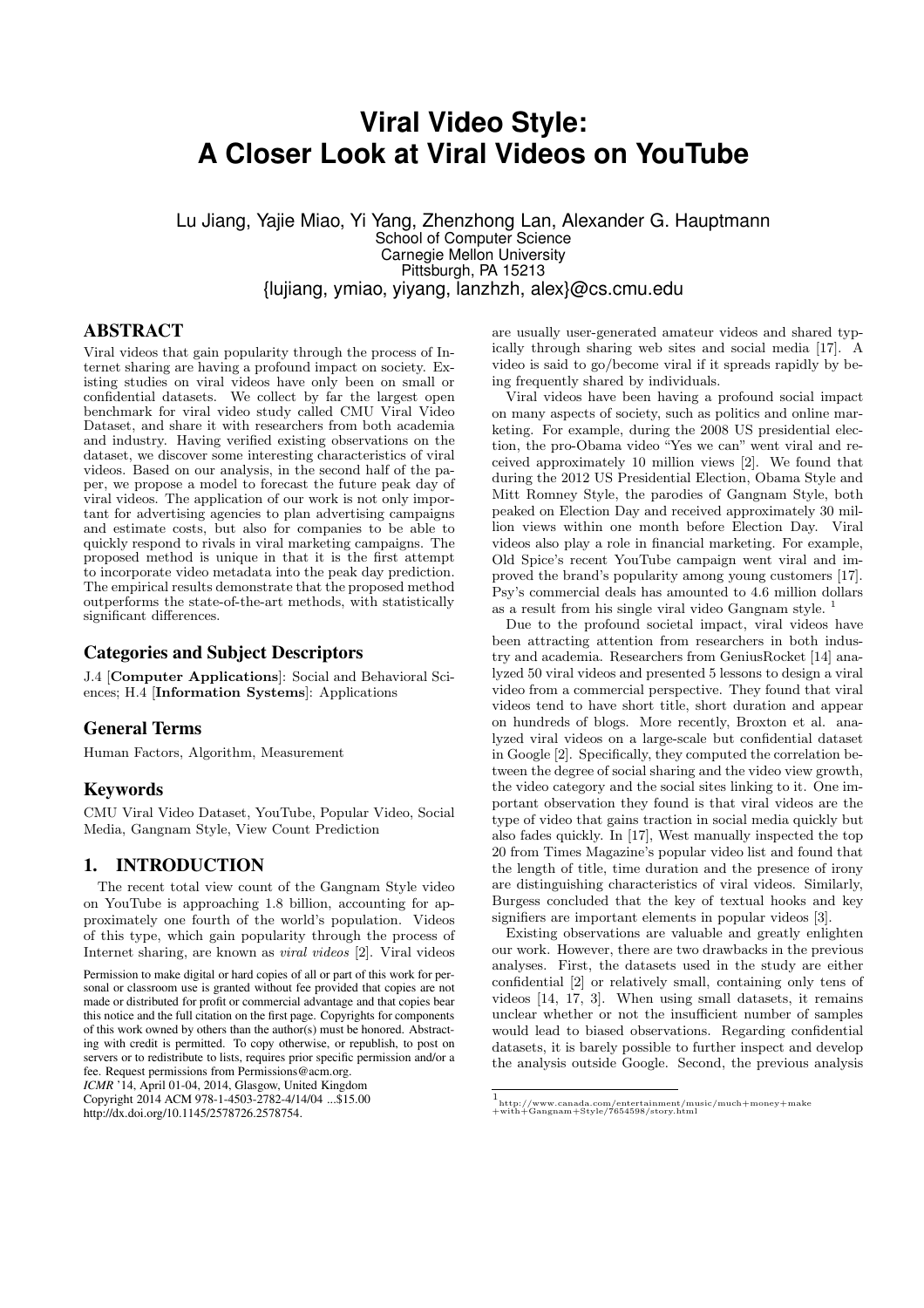mainly concentrates on qualitative rather than quantitative analysis. For example, different studies reach the consensus that short title and short duration are characteristics of viral videos, but their statistics and the derivation from other types of videos are unknown.

Our first objective is to further understand the characteristics of viral videos by experimenting on by far the largest open dataset of viral videos named CMU Viral Video Dataset. The videos are collected from YouTube which is the focal platform for many social media studies [19]. We share the dataset with researchers from both academia and industry. Our statistical analysis verifies already existing observations, and even leads to new discoveries about viral videos. The analysis results, which are consistent with the existing observations on Google's dataset [2], suggest that the dataset is less biased. Our analysis not only sheds light on how to design a video design with a better chance to become viral, but also benefits other applications that need to detect viral videos more accurately. In this paper, we follow the definition in [2, 17, 14], where viral videos are characterized by the degree of social sharing. The term as used in [5] refers to a different meaning where "viral" videos are a type of video with certain views on the peak day, relative to its total views. We choose to avoid the term used in [5], as a considerable number of viral videos, including Gangnam Style, would be judged non-viral under this criterion.

The second objective is to utilize the discovered characteristics to forecast the peak day of viral videos. The proposed method allows for estimating the number of days left before the viral video reaches its peak views. Forecasting the peak day for viral videos is of great importance to support and drive the design of various services [11]. For example, accurately estimating the peak day of the viral video is of great importance to advertising agencies to plan advertising campaigns or to estimate costs. Knowing the peak day in advance puts a company in an advantageous position when responding to their rivals in viral marketing campaigns. Existing popularity prediction methods only use the accumulated views [15, 11]. The proposed method, however, is the first attempt to incorporate video metadata in the peak day prediction. In summary, the contributions of this paper are as follows:

- We establish by far the largest open dataset of viral videos that provides a benchmark for the viral video study.
- We discover several interesting characteristics about viral videos.
- We propose a novel method to forecast the peak day for viral videos. The experimental results show significant improvements over the state-of-the-art methods.

## **2. CMU VIRAL VIDEO DATASET**

## **2.1 Overview**

The collected dataset consists of 20,000 videos divided into three categories: viral, quality or background. The categories are established based on the classification in [4], which may not be ideal. For two videos, including Gangnam Style, they can belong to both the viral and the quality category. The quality and background categories are included as the comparison groups to study viral videos.

| Table 1: Overview of the dataset. |  |  |  |  |
|-----------------------------------|--|--|--|--|
|                                   |  |  |  |  |

| Category                      | Viral | Ouality | Fackground |
|-------------------------------|-------|---------|------------|
| $\#\text{Total Video}$        | 446   | 294     | 19.260     |
| $\#$ Videos with insight data | 304   | 270.    | 704.       |

The viral videos come from three sources: Time Magazine's popular videos, YouTube Rewind 2010-2012 and Equals Three episodes. Time Magazine's list contains 50 viral videos selected by its editors<sup>2</sup>; YouTube Rewind is You-Tube's annual review on viral videos crowdsourced by You-Tube editors and users<sup>3</sup>; Equals Three is a weekly review of Internet's latest viral videos featured by William Johnson<sup>4</sup>. In total, we collect 653 candidates and exclude 207 videos with less than 500,000 views. The remaining 446 videos cover many of the viral videos 2010-2012. Table 2 lists some representative videos in the dataset. As mentioned in the introduction, the viral videos are selected by experts in terms of their degree of social sharing [2] rather than their peak views [5]. The second category includes quality videos. Music videos are selected to represent quality videos since they seem to be easily confused with viral videos [2]. The official videos from the Billboard Hot Song List  $2010-2012^5$  are used. In addition, background videos, which are randomly sampled from YouTube, are also included for comparison. For each video, we attempt to collect all types of information and the ones absent are the video contents and comments, which are not released due to copyright issues. All data are collected by our Deep Web crawler [7, 8]. In summary, the released information includes:

**Thumbnail:** For each video a thumbnail  $(360 \times 480)$  along with its captured time-stamp is provided.

Metadata: Two types of metadata are provided, namely video metadata and user metadata. The video metadata includes video ID, title, text description, category, duration, uploaded time, average rate, #raters, #likes, #dislikes and the total view count. The user metadata includes user ID, name, subscriber count, profile view count, #uploaded videos, etc.

Insight data: YouTube insight data [20] provides the historical information about the view, comments, likes and dislikes information in the chart format. In our dataset, the chart is converted into plain text to make it easier to work with. It also includes the key events, locations and demographics about the audience [20]. Insight data is only available for the videos whose uploaders agree to publish the information, and the number of videos with the insight data can be found in Table 1.

Social data: The number of inlinks of the video returned by Google is collected as the social data. To obtain this information, we first issue a query using video ID to Google and then count the number of returned documents as the indicator of #inlinks outside of YouTube.

Near duplicate videos: Near duplicate video IDs are provided (see Section 2.2). For a given video, we issue a query using the bigram and trigram of the title to collect a set of candidate videos on which the near duplicate detection is automatically performed.

## **2.2 Multimodel Near Duplicate Detection**

<sup>2</sup>http://tinyurl.com/ybseots

http://en.wikipedia.org/wiki/Rewind\_YouTube\_Style\_2012

<sup>4</sup>http://en.wikipedia.org/wiki/Equals Three

 $5$ http://en.wikipedia.org/wiki/Billboard Year-End Hot 100 singles of 2011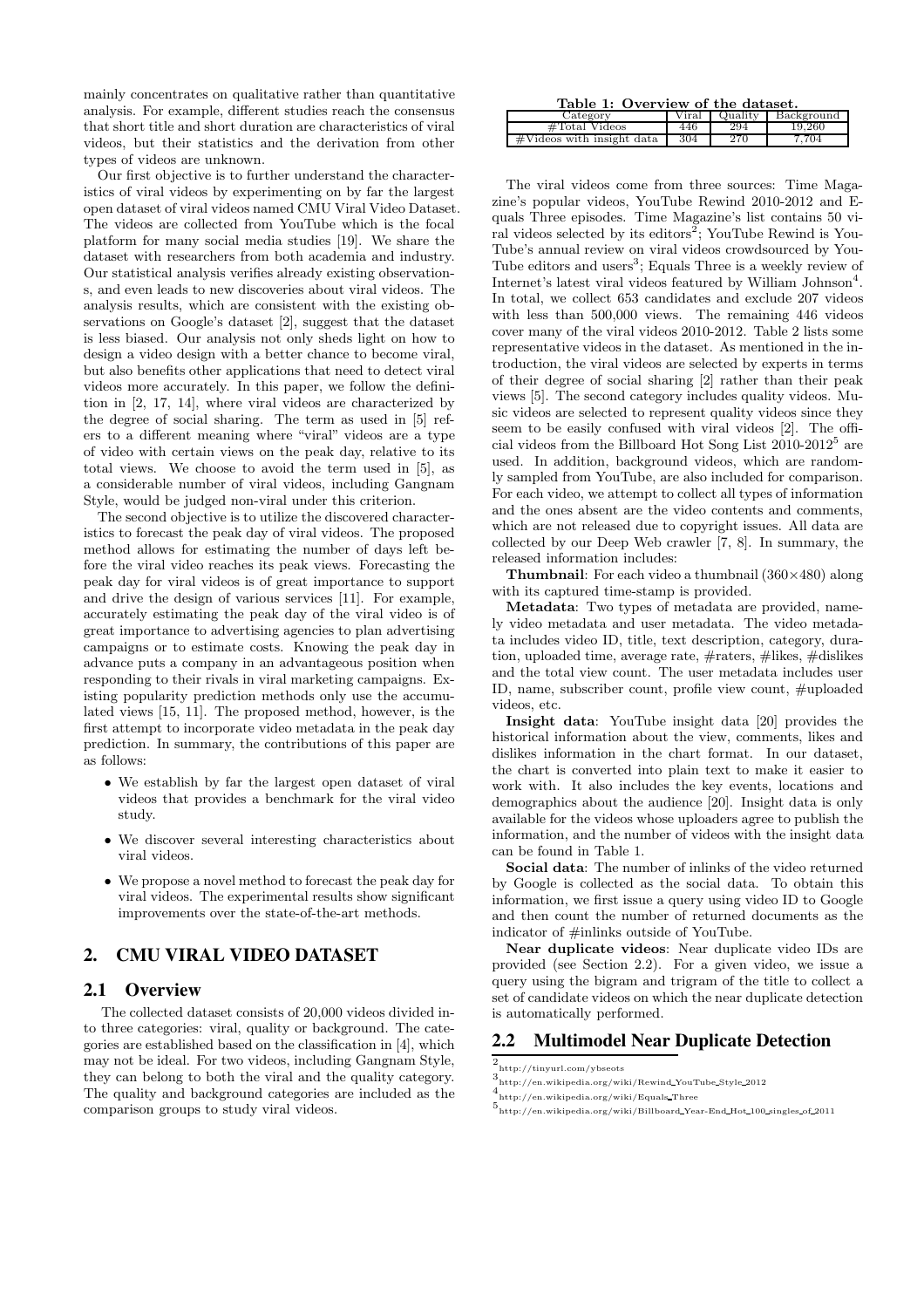Table 2: The representative viral videos in the dataset.

| Description   | l Name                           | YouTube ID  | Comments                 |
|---------------|----------------------------------|-------------|--------------------------|
| Most Viewed   | Gangnam Style                    | 9bZkp7q19f0 | 1,206,879,985 views      |
| Most Liked    | Gangnam Style                    | 9bZkp7q19f0 | 6.739.715 likes          |
| Most Disliked | Friday - Rebecca Black           | kfVsfOSbJY0 | $940.615$ dislikes       |
| Longest       | Randy Pausch Last Lecture        | ji5 MgicxSo | 1 hour and 16 minutes    |
| Shortest      | A Cute Hamster with a Cute Shock | C3JPwxQkiiq | 3 seconds                |
| Earliest      | Best Fight Scene of All Time     | uxkr4wSZXaY | Uploaded on $2006-02-10$ |

An important type of information included is the automatically detected near duplicate videos [18] or video clones [1], which refer to the videos with essentially the same content. Borghol et al. proposed to manually annotate video clones [1]. Instead, we utilize the state-of-the-art visual and acoustic techniques to automate near duplicate detection. Then we manually inspect the detection results as a double check. This proposed detection paradigm significantly alleviates heavy manual annotation, and seems to be beneficial for the large-scale analysis.

Near duplicate videos are judged according to both visual and acoustic similarity. We observed that many music videos that greatly differ in visual content tend to use exactly the same or similar soundtrack. For example, Figure 1 (a) and (b) are near duplicates of the song Rolling in the Deep where (a) is the official video, and (b) is the same song with lyrics. Therefore acoustic near duplicate detection is performed for videos whose category is music (in its metadata), and visual near duplicate detection is applied on the rest of the videos.



Figure 1: Visual and acoustic near duplicate videos. (a) and (b) are the acoustic near duplicates of the video Rolling in the Deep. (c) and (d) are the visual near duplicates of Charlie Bit my Finger.

The first task is to detect acoustically similar videos i.e. videos sharing similar soundtracks. Specifically, the Dynamic Time Warping (DTW) algorithm [6, 12] is adopted to measure acoustic distance between music videos. DTW was originally proposed for template-based speech recognition [12] and has been widely used in speech utterance matching and spoken term detection [6]. The audio track of each music video is represented as a set of 13-dimensional MFCC vectors, with a frame length of 25 milliseconds. To reduce potential mismatch due to recording conditions and environments, mean and variance normalization of feature vectors is performed on the whole audio file. The near duplicate detection consists of two steps. First, the DTW distance for each pair of the given video and its near duplicate video candidates is computed and normalized by the length

### Table 3: Basic statistics about viral videos.

| Statistics           | Viral            | Quality           | Background        |
|----------------------|------------------|-------------------|-------------------|
| View Count Median    | 3.079.011        | 55.455.364        | 7.528             |
| Title length         | $5.0 \pm 0.1$    | $5.4 \pm 0.1$     | $7.0 \pm 0.1$     |
| $\text{Duration}(s)$ | $138.6 \pm 16.0$ | $248 + 3.9$       | $252 \pm 24.6$    |
| Average Rate         | $4.69 \pm 0.03$  | $4.75 \pm 0.03$   | $4.04 \pm 0.08$   |
| Rater/View           | $0.54 \pm .03\%$ | $0.38 \pm 0.01\%$ | $0.87 \pm 0.07\%$ |
| Cor(inlinks, view)   | 0.54             | 0.25              | 0.28              |
| Days-to-peak Median  | 24               | 63                | 30                |
| Lifespan Median      |                  | 166               | 10                |

(total number of MFCC vectors) of the base video. Second, a threshold (0.2 in the experiment) is applied to the DTW scores. The candidates whose distances fall below the threshold are taken as near duplicate videos.

The second task is to detect visually similar videos. Given a video, we first extract key frames by a shot boundary detection algorithm [16] based on the color histogram difference between consecutive frames. The frame in the middle of shot is used to represent the shot. SIFT [9] is extracted using Harris-Laplace key point detector from the detected key frames. Following [16], we cluster the SIFT descriptors into  $4,096$  clusters using  $k$ -means, and quantize them into a standard bag-of-feature representation. Then, the video is represented by the averaged bag-of-features of all key frames. To query a video's near duplication, we calculate the intersection similarity between the given video and the candidate videos, and return the top  $k$  ( $k=20$ ) most similar videos as the detected near duplicate videos.

The above methods are applied to the videos in our dataset. To evaluate the performance we manually inspect the detection results of 50 viral videos and 38 music videos. 398 visual near duplicate videos and 1296 acoustical duplicate videos are detected, i.e. on average 7.96 and 34.1 per video. Generally, the precision@10 is above 0.9.

## **3. STATISTICAL CHARACTERISTICS**

Table 3 summarizes the statistical characteristics of viral videos in our dataset. The results are consistent with existing observations, including the observations on Google's dataset, suggesting the dataset is less biased. For example, generally, viral videos are less popular than quality videos [2]. They have short titles, durations and lifespans [14, 17, 2, 3]. In the rest of the section, we highlight some interesting characteristics that were revealed in our study.

Observation 1: The correlation between the  $\#inlinks$  returned by Google and #views is a proxy to the socialness. The socialness is a metric to measure the level of dissemination on social media. Broxton et al. define it as a fraction between the views coming from social sources such as Facebook and non-social sources such as search engines [2]. They found that viral videos tend to have the higher socialness compared with other types of videos. Although the observation is interesting, it is impossible to obtain the information on how the user came to watch a video outside Google. We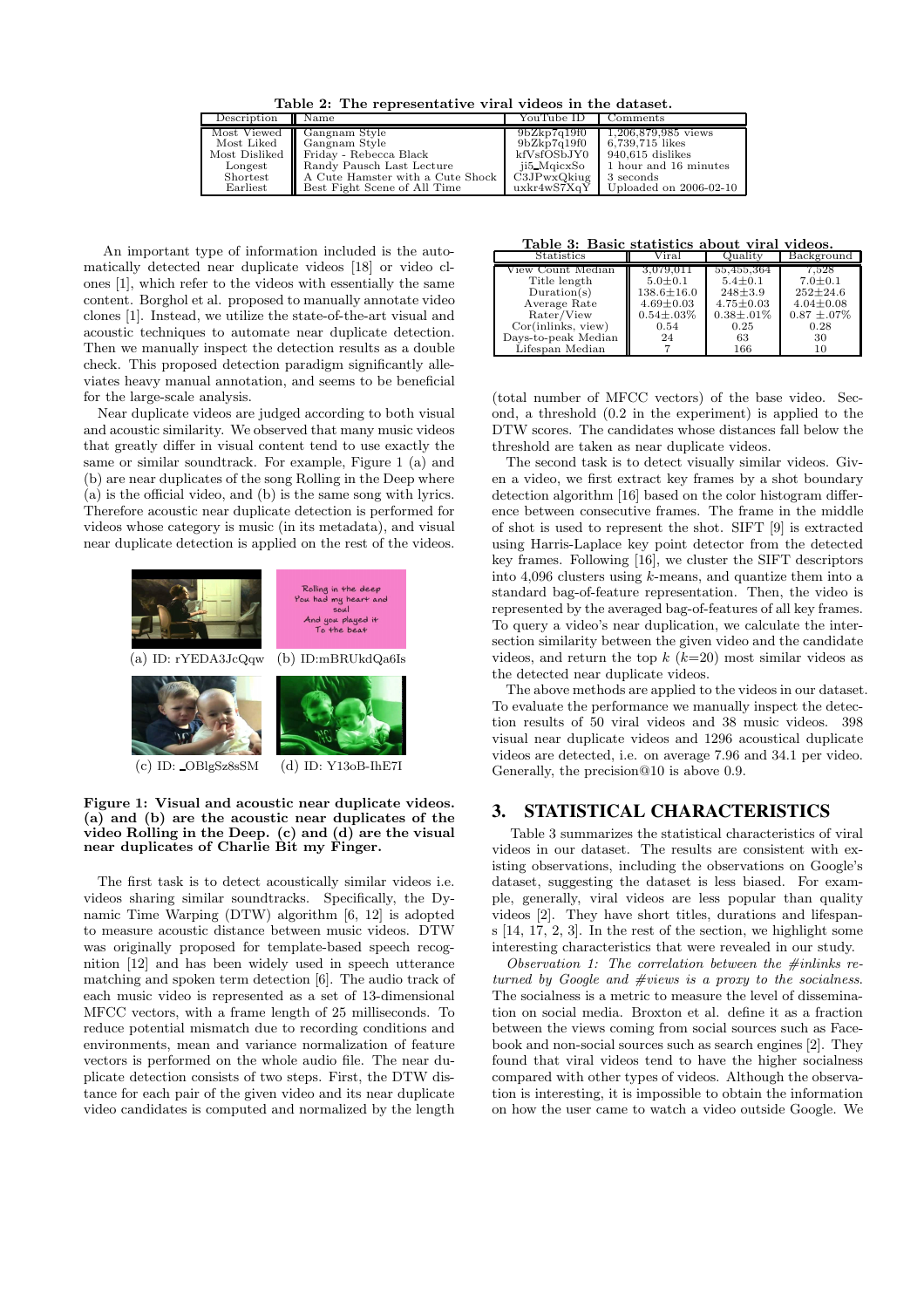| Table 4: Evolution of viral videos. |                    |  |
|-------------------------------------|--------------------|--|
| <b>Statistics</b>                   | 2010   2011   2012 |  |
| Days-to-peak Median                 | 24                 |  |
| Lifespan Median                     |                    |  |

Lifespan Median

found a publicly available metric that measures the correlation between the #inlinks returned by Google (see social data in Section 2.1) and #views. The correlation reflects the dependency between the social views and the total views. As listed in Table 3, Pearson Correlation Coefficient (PCC) of viral videos is approximately the twice of the others indicating that the correlation can reasonably estimate the socialness.

Observation 2: The days-to-peak and the lifespan of viral videos decrease over time. The days-to-peak is the number of days before reaching the peak view since uploaded. The lifespan refers to the number of consecutive days maintaining certain views, which is set to 30% of the peak views in our analysis. The medians of both metrics are presented in Table 3. As found in [2], viral videos tend to have both a shorter lifespan and shorter days-to-peak. We found that these statistics are not static but evolve over time. Table 4 lists the evolution of the metrics from 2010 to 2012. In 2012, on average, it only took 9 days to reach the peak views in contrast to 24 days in 2010. The decreasing days-to-peak suggests social media has been becoming more efficient in disseminating viral content. The decrease in the lifespan, on the other hand, perhaps stems from the increasing number of interesting videos available on social media.

Observation 3: Significant correlation can be observed in the metadata of viral videos. Figure 3 plots the PCC matrix, with each entry indicating the correlation between the corresponding two variables. The magnitude of the correlation is represented by the slope of the ellipse, and the color indicates the correlation type: blue for positive and orange for negative correlations. Two coefficient clusters can be identified. The first one is about users, including the user profile views, the subscriber count and the user's total upload views. The second one is about videos, including the number of dislikes, raters and likes. The observation about these correlations is important as it will influence the choice of viral videos detection models. Due to the high correlation, a model explicitly considering the feature correlation, such as the Bayesian Network [10], may lead to a superior performance. The experimental result in Table 5 substantiates this argument.

Observation 4: The popularity of the uploader is a factor that affects the popularity of the viral video which seems to be more important than the upload time. It is an interesting phenomenon that some particular videos in a near duplicate group receive significantly higher views than others, considering that these videos share essentially the same content. For example, the most popular Gangnam style video receives 95% of the total views in its near duplicate group of 28 videos. As the near duplicate videos are uploaded at different time, the one uploaded earlier has better chance to become viral. Borghol et al. found background videos have this property and coined it as the first mover advantage [1]. We found that for viral videos, though the advantage still holds, the popularity of the uploader plays a more substantial role. In order to measure the importance, we calculate PCC between the numeric metadata and the total views

in each near duplicate group which consists of videos with essentially the same content. Specifically, two lists can be obtained within a group; one is the list of metadata e.g. the upload time for each video, the other contains the total views for each video; PCC is calculated between the two lists.

Figure 2 illustrates the macro-PCC across all near duplicate groups. As we see, the correlation of the upload time is not as high as one expects. The factor with the strongest correlation is the uploader per-video-views, which is the average views of all videos uploaded by the uploader, prior to the viral video. The result shows that the popularity of the uploader is a more important factor in disseminating viral content. The most viewed video in a near duplicate group is not necessarily the first uploaded video. In fact, the most viewed video is, on average, the 2nd to 3rd uploaded video in the group. This phenomenon is more evident for music videos where the official music video usually receives the most views irrespective of its upload time.



Figure 2: The macro Pearson Correlation Coefficient between the numeric metadata and the view count in near duplicate groups.



Figure 3: The correlation coefficient matrix in viral videos' metadata. Each entry indicates the correlation between the corresponding two variables. The magnitude of the correlation is represented by the slope of the ellipse. The color indicates the correlation type: blue for positive and orange for negative correlations.

## **4. FORECASTING THE PEAK DAY**

Based on the observations discussed in Section 3, we introduce a novel method to forecast the peak day of viral videos. The peak day refers to the date on which a video reaches its highest views. The ground truth peak day is known because the daily view count of a video can be obtained in its insight data. Our method takes a video as input, and outputs the estimated number of days left before the viral video reaches its peak views. The proposed method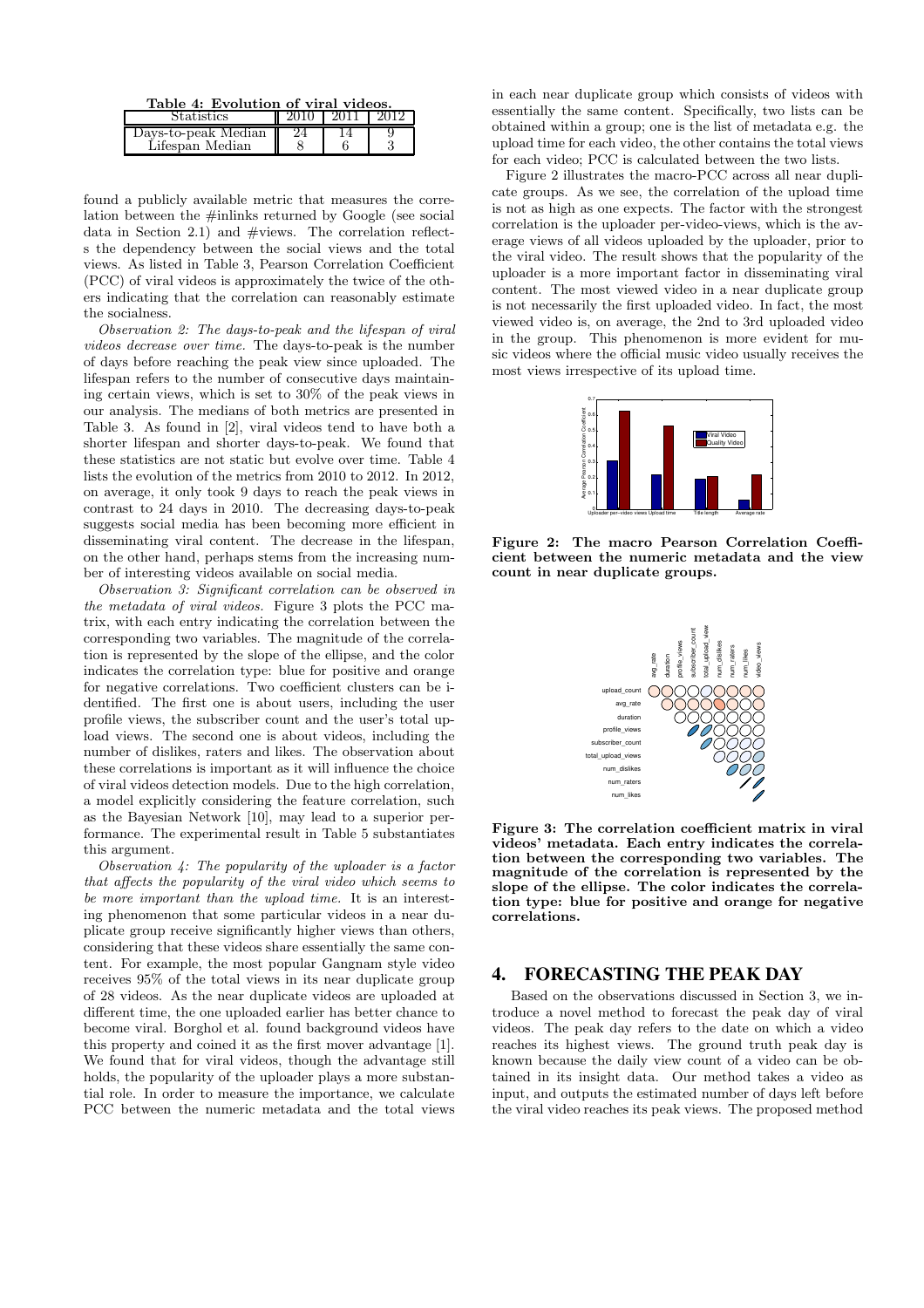is novel in that it first incorporates the metadata in the peak day prediction.

According to [2], viral videos usually experience sudden burstiness in their views. We model the burstiness by a modified HMM which has a single hibernating state  $h$  and a series of active states  $a_1, ..., a_n$ . h depicts the state before entering or after leaving the burstiness in the view pattern, and the active states model the situation within the burstiness. For example, the state sequence  $h, h, h, a_1, a_2, h$  describes a video that hibernates for the first three days and peaks on the fifth day. Since the task is to predict the peak day, we are more interested in the states prior to or at the peak day than the states after it.

A state transits either to the hibernating state or the next active state, as illustrated in Figure 4. The hibernating state and the last active state  $(a_n)$  have a self-loop. The symbol emitted by the state is the daily view count which is uniformly quantized into a set of discrete levels. In other words, the emission probability of each state is a distribution of the view count levels. The hibernating state models the insignificant number of views outside the burstiness, and thus, the probability of emitting higher views at the hibernating state should be less than that at an active state. Following the standard notation, let  $q_t$  denote the state at time t and  $P(q_{t+1}|q_t)$  denote the transition probability from time t to  $t + 1$ . The emission probability is represented by  $P(o_t|q_t)$ where  $o_t$  is a variable of the emitted symbol, i.e. the view count at time t. We assume that the starting state is the hibernating state.



Figure 4: The proposed model.  $\theta$  is a variable on the video type and the emitted symbols are the quantized view counts.

Compared with a plain HMM, the proposed model incorporates two modifications to improve the accuracy. First, it introduces a variable named  $\theta$  to describe the video type so that the emission probability can be jointly determined by the current state and the video type. Formally, the emitted view count is written as:

$$
o_t = P(\theta | q_t) \times \hat{o}_t \tag{1}
$$

where  $P(\theta|q_t)$  describes the probability of being a viral video at the state  $q_t$ .  $\hat{o}_t$  is the observed view count at time t, and  $o_t$ is the estimated view count given the video is a viral video. Since our task is to predict the peak day for viral videos,  $P(o_t|q_t)$  is designed to emphasize the views of viral videos. Given a known  $o_t$ ,  $P(o_t|q_t)$  can be easily estimated using standard Maximum Likelihood Estimation (MLE) [13]. Note that the variable  $\theta$  is incorporated to discount the view count, rather than conventionally incorporated as a latent variable in the graphic model, because we found that this strategy works reasonably well in practice. Besides, estimating latent variable in the graphic model, usually by Expectation

Maximization (EM), only utilizes the view count information. According to Observation 2 and 4, however, ignoring the metadata leads to a suboptimal solution. For example, according to Observation 2, the lifespan cannot be accurately estimated without knowing the upload time. Therefore we regard  $P(\theta|q_t)$  as a prior, and estimate it using a classifier trained on the features available at the current state  $q_t$ . The features are divided into the following groups:

Bag-of-Words (BoW): Bag-of-words of the video's title and text description.

Time-invariant Metadata: The category, duration, upload time, title length, description length and uploader.

Time-variant Metadata: The accumulated view count, likes, dislikes and comments up to the current time.

The BoW and the time-invariant metadata are time invariant features because their classification values are independent of the state  $q_t$ . The accuracy of the above features will be discussed in Section 5.3. Note that we cannot use the features that contain any information after the peak day, e.g. #raters, #inlinks and the average rate.



Figure 5: The distribution of the number of days to peak (after entering in active states) in our dataset. The best fitting of three curves are plotted, namely Gaussian, Exponential and Cubic Polynomial.

The second modification regards the transition probability. The MLE approach estimates the transition probability from state  $a_i$  to  $a_{i+1}$  as the fraction between the number of transitions from  $a_i$  to  $a_{i+1}$ , and the number of transitions from state  $a_i$ . However, due to the short lifespan of viral videos in Observation 2, the number of observations decreases sharply as the active state ID becomes larger. For example, our dataset has hundreds of observations for  $a_1$  whereas only less than 10 observations for  $a_{12}$ . A potential problem is that the insufficient number of observations may fail to estimate accurate transition probabilities for the active state with a larger ID. To solve this problem, we smooth the transition probability by Gaussian distribution. Empirically, we found the days-to-peak of viral videos (after entering the active state) follows the discrete Gaussian distribution  $\mathcal{N}(\mu, \delta^2)$ . This assumption may not be optimal but reasonably captures the distribution (see Figure 5).

The transition probability is then calculated from:

$$
P(q_{t+1} = a_{i+1}|q_t = a_i) = 1 - \sum_{k=1}^{i} \alpha \mathcal{N}(k; \mu, \delta^2)
$$
 (2)

where  $\alpha$  is a parameter and the second term of the righthand side is the accumulated probability. Eq. (2) indicates that the probability transiting to  $a_{i+1}$  equals the probability not peaking before the state  $a_i$ . Only three parameters i.e.  $\alpha$ ,  $\mu$  and  $\delta$  need to be estimated and can be derived by regression on the observations in the training set.

Since the ground truth daily views of a video can be ac-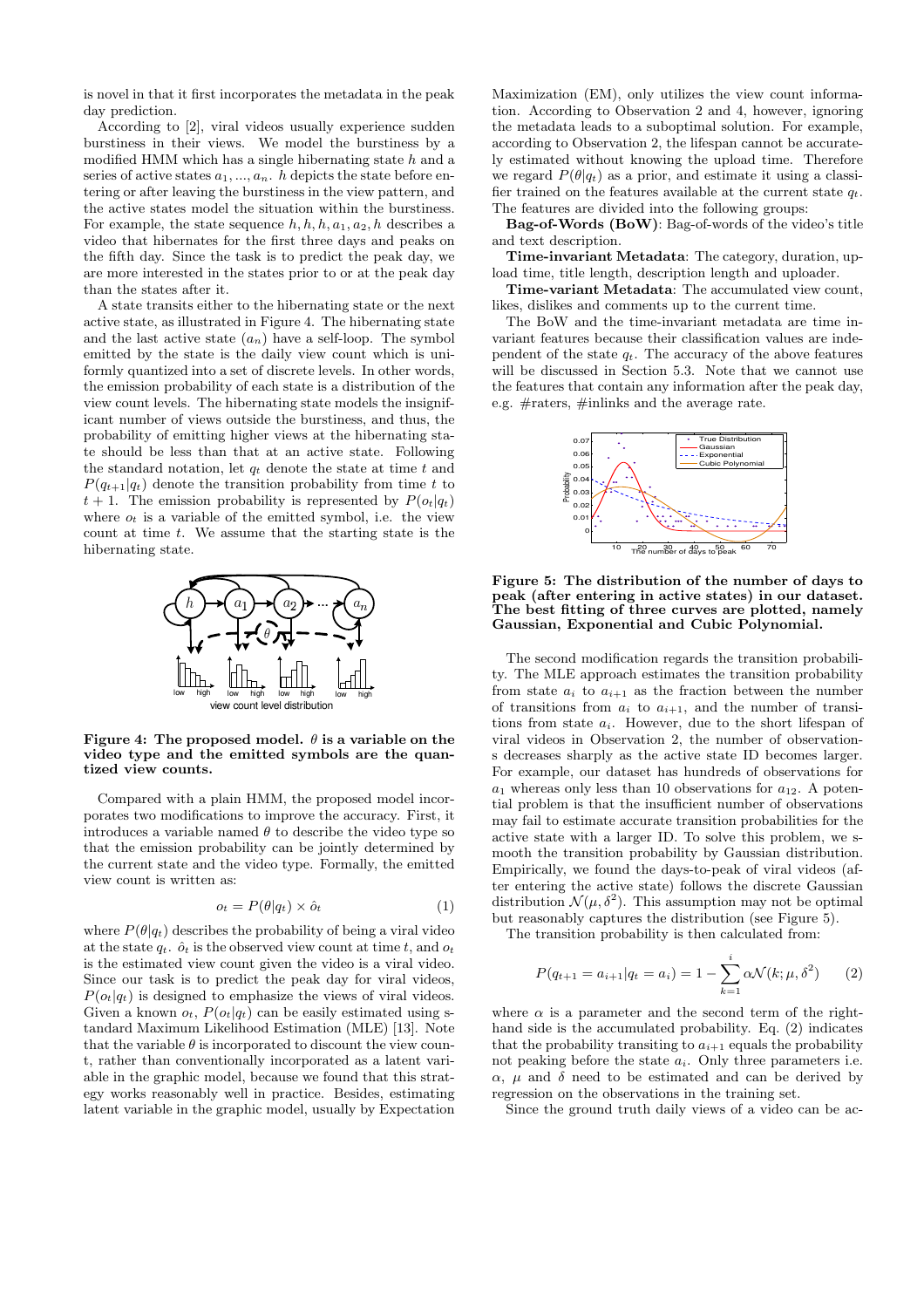cessed in its insight data, the hidden state can be automatically assigned, and the proposed model can be trained on viral videos by the standard Baum-Welch algorithm [13]. Once the model is trained, the next task switches to the peak day prediction. Given an observation sequence  $o_1, ..., o_t$ , Viterbi algorithm can be applied to estimate the most likely sequence of corresponding hidden states up to the current time. A video is estimated to peak at state  $q_{t+k}$ , if  $q_{t+k} \neq h \wedge q_{t+k+1} = h$ , which is the last state before transiting back to the hibernating state. Physically, the peak state corresponds to the day with the highest views. As mentioned, we are more interested in modeling the states before the peak day. We do not explicitly model the states after the peak day because they are less important for the peak day prediction. More formally, suppose at the current time t, the state estimated by Viterbi algorithm is  $q_t$ , the prediction task is to find the peak state  $q_{\text{peak}}$  in the most likely sequence starting with  $q_t$ , i.e.

$$
q_{\text{peak}} = \underset{k}{\arg\max} P(q_t, q_{t+1}, ..., q_{t+k}, h), \tag{3}
$$

where  $k$  is the number of days left before the peak. To calculate the joint probability we rewrite it as

$$
q_{\text{peak}} = \begin{cases} \arg \max_{k} P(h|a_{i+k}) \prod_{j=i}^{i+k-1} P(a_{j+1}|a_j) & q_t = a_i (1 \le i < n) \\ q_t & \text{otherwise} \end{cases}
$$
(4)

where  $i + k \leq n$ , and n is the total number of active states<sup>6</sup>. Eq. (4) is more computationally efficient than Eq. (3), and can be solved by enumerating all possible  $k < n$ . It indicates that when the current state is one of the active states except  $a_n$ , the peak state is in the most likely sequence. Otherwise, when the current state is either the hibernating state or the last active state  $a_n$ , the peak state is the current state. To prove when  $q_t = a_n$ ,  $q_{\text{peak}} = q_t = a_n$ , we have:

$$
P(q_t = a_n, q_{t+1} = a_n, q_{t+2} = h)
$$
  
=  $P(q_t = a_n)P(q_{t+1} = a_n|q_t = a_n)P(q_{t+2} = h|q_{t+1} = a_n)$   
=  $P(q_t = a_n)P(q_{t+1} = a_n|q_t = a_n)P(q_{t+1} = h|q_t = a_n)$   
=  $P(q_t = a_n, q_{t+1} = h)P(q_{t+1} = a_n|q_t = a_n)$   
 $\leq P(q_t = a_n, q_{t+1} = h).$  (5)

Similarly we can also verify that  $q_t = h$  then  $q_{\text{peak}} = h$ .

If the current state is one of the active states other than  $a_n$ , according to Eq. (4) at most  $n-1$  sequences need to be calculated. It is because, as proved in Eq. (5), that when a state is at  $a_n$ , the most likely next state is h. It can also be shown that at any time  $t (t > 1)$ , the probability of re-entering the active state is less than the probability of transiting back to the hibernating state. Formally we have:

$$
P(q_t, q_{t+1} = h) = \sum_{q_t, \dots, q_{t+m}} P(q_t, q_{t+1} = h, \dots, q_{t+m})
$$
  
> 
$$
P(q_t, q_{t+1} = h, q_{t+2} = a_1),
$$
 (6)

where  $m (m \geq 2)$  is a parameter indicating the length of the state sequence. The left-hand side of Eq. (6) is the probability of peaking at the state  $q_t$ . The right-hand side indicates the probability of re-entering the active states so

as to peak at a future state, and according to Eq. (6), it is less likely to happen. Therefore when  $q_t$  is an active state in  $\{a_i | 1 \leq i \leq n\}$ , Eq. (4) selects the most likely state sequence from all possible sequences. The following toy example shows how to calculate the peak state.

EXAMPLE 1. Suppose the symbols: "low", "med" and "high" represent the quantized view count levels using Eq.(1) and the trained HMM is in Figure 6. We have the following ob-



Figure 6: A toy example of the trained model.

servation sequences:

| <b>ID</b> observation sequence                           | state sequence |
|----------------------------------------------------------|----------------|
| 1 <i>low</i> , <i>low</i> , med                          | h, h, h        |
| $2 \quad low, low, high$                                 | $h, h, a_1$    |
| 3 $low, low, high, med, high, \, \, h, h, a_1, a_2, a_3$ |                |

Feeding the observation sequences to Viterbi algorithm, we get the corresponding most likely state sequences up to the current time. For the first case (ID=1) and last case (ID=3), the current state is h and  $a_3$ , according to Eq. (4), the peak state is the current state i.e. the video will not peak in future.

For the second case, we calculate the probability of all possible sequence starting from  $a_1$ :

 $P(h|a_1)=0.2$ ,

 $P(h|a_2)P(a_2|a_1)=0.4 \times 0.8=0.32,$  $P(h|a_3)P(a_3|a_2)P(a_2|a_1)=0.6 \times 0.6 \times 0.8=0.28.$ 

Since  $a_1a_2h$  is the most likely sequence, the peak state  $q_{peak} = a_2$  and the number of days left to peak is thus 1.

#### **5. EXPERIMENTS**

### **5.1 Experimental Setup**

To validate the efficacy of the proposed method on the peak day prediction for viral videos, we conducted experiments on the videos with the insight data in our dataset. Since the daily view count is available in the insight data, the ground truth peak day of a video was set to the date with the largest view count. Following [11], the date at which a method makes predictions is called the reference date. Each method can access any information before and after the reference date in the training set. However, it only allow to use information before the reference date in the test set in order to forecast the peak day in future. Since the task is to forecast the peak day for viral videos, an ideal system should only report the peak day for viral videos and remain silence for non-viral videos. The viral and non-viral videos were equally divided into a training and a test set. A commonly used metric AP (Average Precision) was used to evaluate the precision of estimated peak days, which is immune to the threshold in prediction methods. We compared the proposed method with the following baseline methods:

**Plain HMM [13]:** Plain HMM without the variable  $\theta$ , but with smoothed transaction probability discussed in Section 4.

S-H Model [15]: S-H (Szabo-Huberman) Model is a video popularity prediction model. The model assumes that

 $^6\mathrm{The}$  short lifespan observation in Section 3 indicates that  $P(h|h) > P(h|a)$  that is a video stays in the hibernating state for the most of time. Relaxing this condition is trivial. Enumerating all the state sequences starting from  $h$  using the same method for active states in Eq. (4).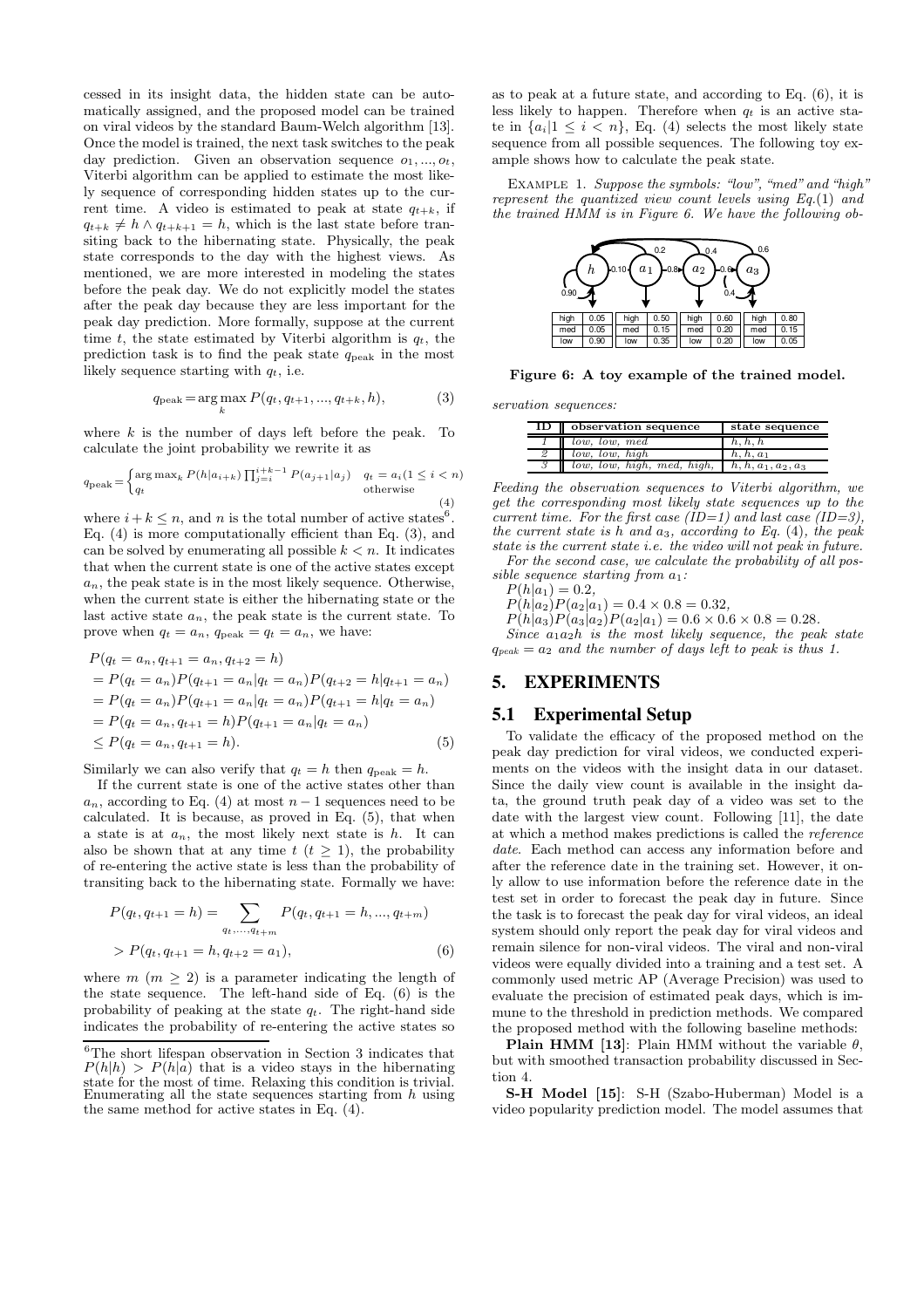there exists a strong linear correlation between a video's accumulated views and views in future. Following the notation in [11], suppose  $N(t_r)$  represents the accumulated views up to the reference date  $t_r$ .  $t_t$   $(t_t > t_r)$  denotes the views in future. We have  $\ln N(t_t) = \ln r(t_r, t_t)N(t_r) + \xi$ , where  $r(t_r, t_t)$ is a parameter and  $\xi$  is the Gaussian noise term. Given a reference date, we trained a regression model to estimate the weight  $r(t_r, t_t)$  in the training data.

ML Model [11]: S-H model can be regarded as a regression model with a single explanatory variable, i.e. the accumulated view count. Multivariate Linear (ML) Model considers several explanatory variables, each of which is a delta view sampled before the reference date. Formally, the prediction is based on the regression function  $N(t_t) = \Theta_{(t_r,t_t)} X_{t_r}$ , where  $X_{t_r}$  is the feature vector of delta views, and  $\Theta$  is a vector of parameters to estimate.

SVM Regression: SVM regression further extends the S-H model to incorporate the metadata (both time invariant and variant) into the explanatory variables. It also introduces a  $l_2$  regularization term to avoid overfitting.

The baseline methods were selected based on two considerations: (1) the methods cover both the well known [13] and the state-of-the-art methods [15, 11]; (2) the comparison between them helps to isolate the contribution of different components. For example, the contribution of the variable  $\theta$  can be demonstrated by comparing the proposed method with the plain HMM. Likewise, the contribution of additional features can be shown by comparing SVM Regression with S-H Model. The parameters in the proposed method were selected in terms of the cross-validation performance on the training set. For example, the number of active states was set to 11; the estimated parameters in Eq. (2) were  $\alpha = 0.0529$   $\mu = 12.79$  and  $\delta = 9.665$ ; the views were uniformly quantized into five levels according to Eq. (1). By default, the prior in Eq. (1) was estimated using the late fusion of all three types of features discussed in Section 4. The words in the BoW features were stemmed using Porter Stemmer after removing the stop words, and only symbols and English words were included in the vocabulary.

## **5.2 Comparison with Baseline Methods**

Figure 7 compares the performance of the baseline methods, where the x-axis denotes how many days the reference date is prior to the true peak day. Generally, all methods become more accurate while the reference date approaching the true peak day. The proposed method outperforms all baseline methods, and according to the paired t-test, the improvement is significant at the P-value 0.001 level. This result demonstrates that the proposed method's efficacy in forecasting viral videos. Figure 8 shows examples of the peak day prediction result.

Compared with a plain HMM, the superior performance of the proposed method stems from the consideration of the video type. The introduced variable  $\theta$  leverages metadata to identify viral videos before the peak day. It can adjust the emission probability to emphasize the view counts of viral videos. In contrast, the plain HMM ignores this information and often confuses viral and quality videos. This argument can also be verified by comparing S-H model and SVM regression, where their difference lies in the usage of metadata in prior estimation. Therefore, the results substantiate our argument that considering metadata is beneficial in this task. S-H model and ML model have the poorest perfor-



Figure 7: Performance comparison with baseline methods in terms of AP. The  $x$ -axis represents the date, at which the method makes predictions, relative to the true peak day.

mance suggesting the linear correlation assumption [15] is violated in viral videos. According to Observation 3 in Section 4, viral videos usually experience sudden burstiness in their views, and obviously the view count before entering the burstiness does not correlate to the views in the burstiness. SVM Regression also adopts the same assumption. But because it uses the metadata, it is slightly better than S-H and ML model.

## **5.3 Accuracy of Prior Estimation**

To study the importance of each feature discussed in Section 4, we compared the accuracy of prior estimation with different types of features and classifiers. Since prior estimation can be regarded as a classification problem,  $F_1$  was adopted to evaluate the accuracy. Table 5 lists the comparison results. Generally, time-invariant metadata turns out to be the single best feature. The result suggests that the characteristics in Table 3, including the duration, title length, are effective in distinguishing viral videos. While the reference date is approaching the true peak day, more information is available, resulting in the increased accuracy of the timevariant metadata. On the other hand, the BoW features and the time-invariant metadata, which are independent of the reference date, remain unchanged. Regarding the classifier, the linear SVM classifier outperforms others with BoW features. Bayesian Network achieves the best performance on both time-variant and time-invariant metadata. The result substantiates the analysis in Section 4 that a classifier modeling correlations in metadata leads to a better performance. Random Forest is the most robust classifier across features. The SVM classifier gets worse performance on the metadata features suggesting that the problem is nonlinear separable in the low dimensional feature space.

To study the impact of the accuracy of prior on the peak day prediction, we conducted experiments where the prior estimated by each feature was added, one at a time, to the proposed method. The experiment was designed to isolate the contribution brought by each feature. Figure 9 illustrates the comparison result. Generally, as we see, the prior plays an important role in the peak day prediction. A bad prior, e.g. Description BoW, may result in a worse model than the plain HMM. The best single feature is the timeinvariant metadata, which seems to be consistent to its high  $F_1$  discussed above. The best prior is the late fusion of all features suggesting the proposed features are of complementary information.